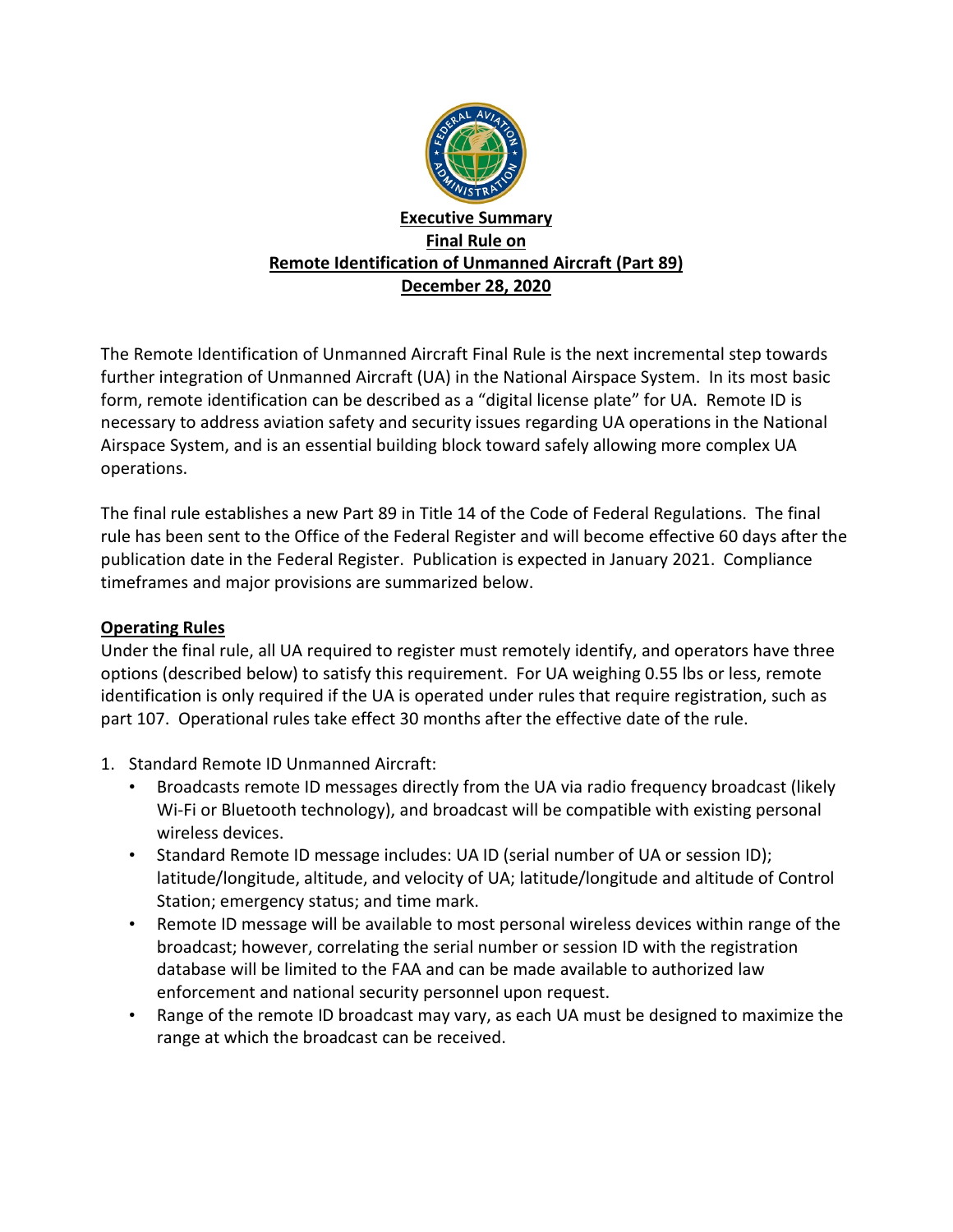- 2. UA w/ Remote ID Broadcast Module:
	- Broadcast Module may be a separate device that is attached to an unmanned aircraft, or a feature built into the aircraft.
	- Enables retrofit for existing UA, and Broadcast Module serial number must be entered into the registration record for the unmanned aircraft.
	- Broadcast Module Remote ID message includes: serial number of the module; latitude/longitude, altitude, and velocity of UA; latitude/longitude and altitude of the take off location, and time mark.
	- UA remotely identifying with a Broadcast Module must be operated within visual line of sight at all times.
	- Broadcast Module to broadcast via radio frequency (likely Wi-Fi or Bluetooth technology).
	- Compatibility with personal wireless devices and range of the Remote ID Broadcast Module message similar to Standard Remote ID UA (see above).
- 3. FAA-Recognized Identification Areas (FRIA):
	- Geographic areas recognized by the FAA where unmanned aircraft not equipped with Remote ID are allowed to fly.
	- Organizations eligible to apply for establishment of a FRIA include: community-based organizations recognized by the Administrator, primary and secondary educational institutions, trade schools, colleges, and universities.
	- Must operate within visual line of sight and only within the boundaries of a FRIA.
	- The FAA will begin accepting applications for FRIAs 18 months after the effective date of the rule, and applications may be submitted at any time after that.
	- FRIA authorizations will be valid for 48 months, may be renewed, and may be terminated by the FAA for safety or security reasons.

# **Design and Production Rules for Manufacturers**

- Most unmanned aircraft must be produced as Standard Remote ID Unmanned Aircraft and meet the requirements of this rule beginning 18 months after the effective date of the rule.
- Remote ID Broadcast modules must be produced to meet the requirements of the rule before they can be used.
- The final rule establishes minimum performance requirements describing the desired outcomes, goals, and results for remote identification without establishing a specific means or process.
- A person designing or producing a standard UA or broadcast module must show that the UA or broadcast module met the performance requirements of the rule by following an FAA-accepted means of compliance.
- Under the rule, anyone can create a means of compliance. However, the FAA must accept that means of compliance before it can be used for the design or production of any standard remote identification UA or remote identification broadcast module.
- FAA encourages consensus standards bodies to develop means of compliance and submit them to the FAA for acceptance.
- Highlights of Standard Remote ID UA Performance Requirements:
	- o UA must self-test so UA cannot takeoff if Remote ID is not functioning